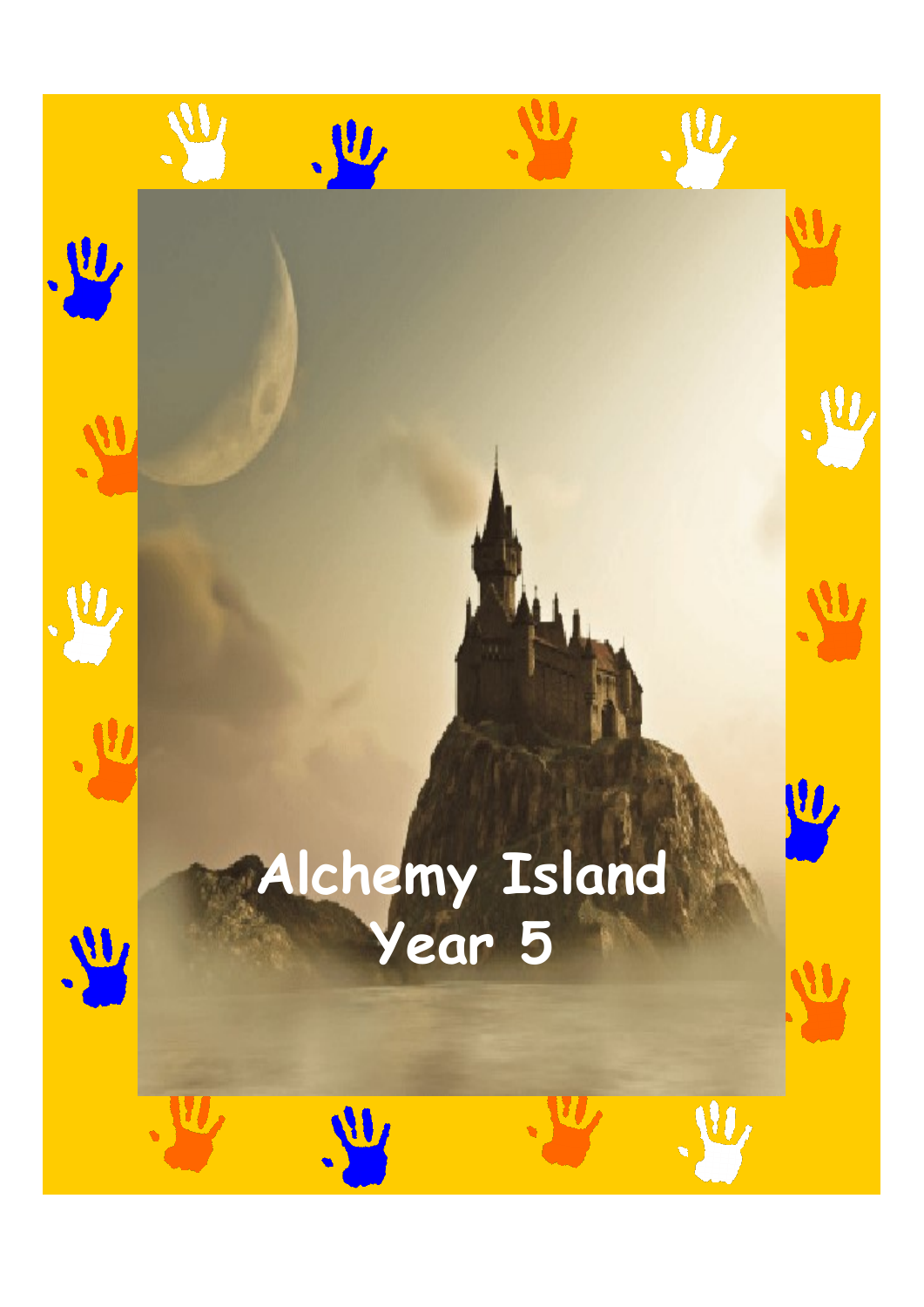

The UK's largest video game company is making a new game based on your adventure on Alchemy Island.

The game needs a soundtrack that will wow gamers as they play their way through the trickiest levels.

Use your experience and the skills that you've learned to recreate the magic of Alchemy Island with sounds and music. Then pitch your ideas to the game company's board of directors.

You'll have just 90 seconds to impress them.

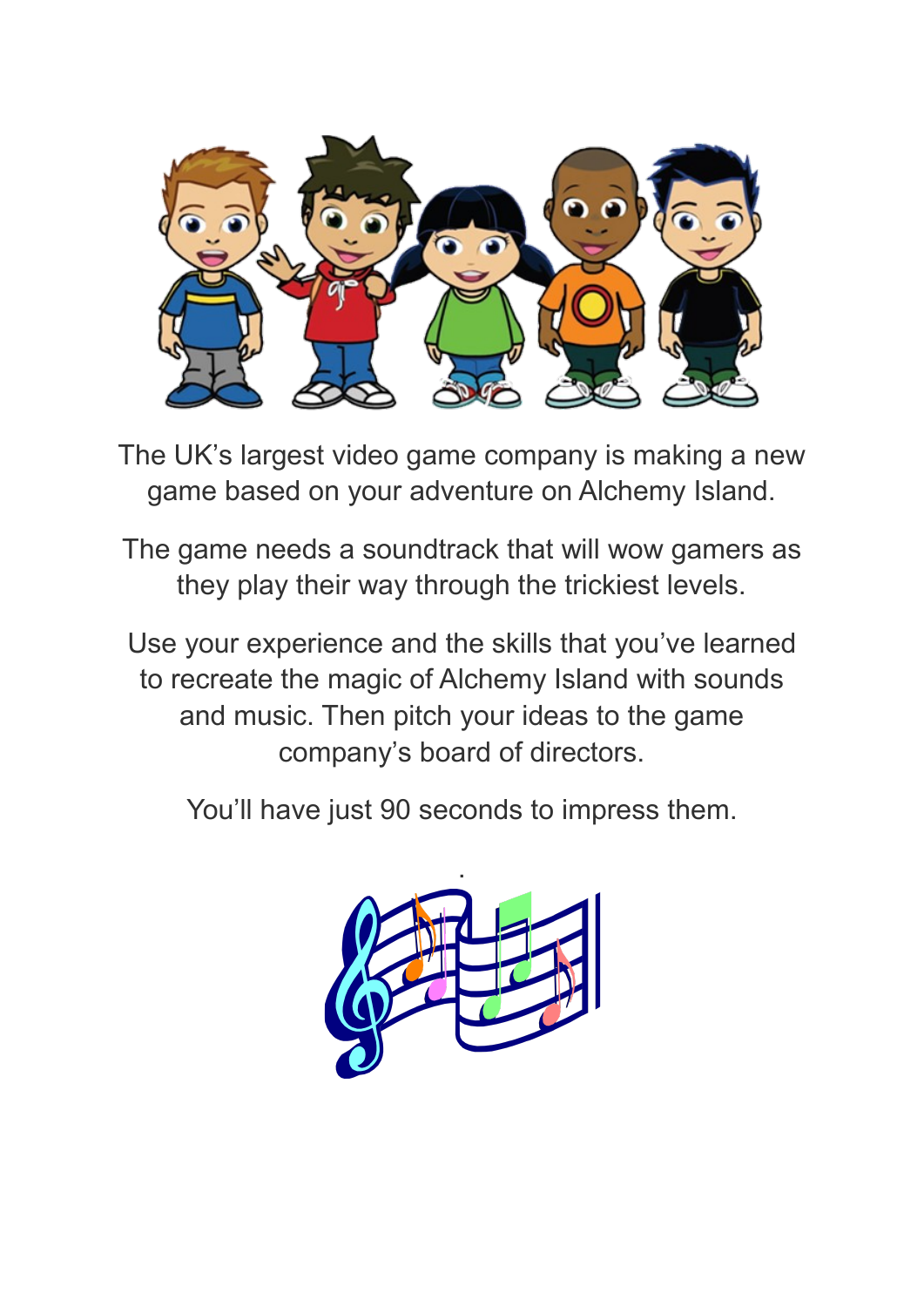It's time to suspend your disbelief and open your mind. We're going on a magical journey to Alchemy Island. Can you find the gold hidden deep within the island's mysterious landscape? The only way is to study the map, unravel the riddle and begin your adventure. On the way, you must do all you can to learn about gold and master the ancient art of alchemy. Be creative and try to impress the island's team of ace alchemists. Will they praise your scientific expertise? What if there were a video game version of Alchemy Island? Could you compose a stunning soundtrack to bring

this mysterious landscape to life? You' ve got your map, coordinates and everything else you need to make your way across Alchemy Island. Don't forget to pack your imagination. Got your suitcase ready? Then let the journey begin.

Linked texts:

*Wizard of Earthsea* – Ursula Le Guin; *The Lion, the Witch and the Wardrobe* – C.S. Lewis